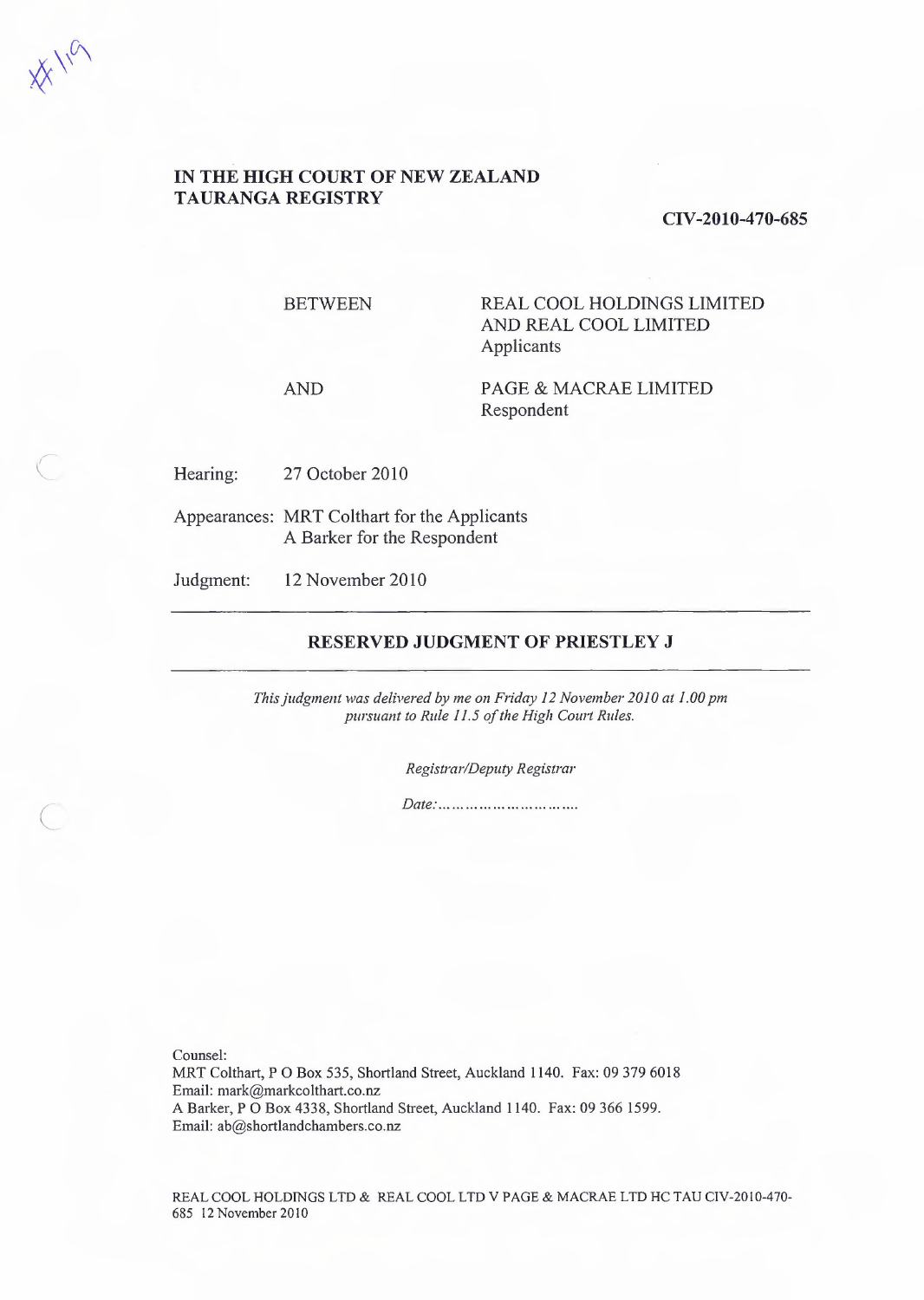## **Background**

 $\cup$ 

 $\subset$ 

[1] The applicants (Real Cool) had a historic commercial relationship with the respondent (P & M).

[2] Real Cool owned land in Mt Maunganui on which it operated a cold storage facility.

[3] Around 2003 P & M carried out structural steel works and pipe work for the construction of two cool stores for Real Cool. There were no problems, and clearly Real Cool was satisfied with the outcome.

[4] In May 2006 Real Cool approached P & M and indicated it wanted to build two new cool stores on the site. These were to be known as cool stores 5 and 6.

[5] In July 2006 P & M provided a written quotation for the structural steel work which Real Cool accepted.

[6] The same month, the parties entered into a further arrangement whereby  $P \&$ M would insulate pipe work and provide refrigeration for cool stores 5 and 6. Unlike the contract for the structural steel work, there was no written contract for this arrangement.

[7] This absence of any contract document unsurprisingly led to difficulties. Real Cool considered that an oral contract bad been reached during a telephone conversation between one of its employees and a representative of P & M. Its belief was P & M would install piping work, fans, and evaporators in the two cool stores for the same price it had done the pipe work for the two previous cool stores in 2003, plus 20%.

[8] The construction work got under way. In respect of the piping and refrigeration work P & M presented regular invoices to Real Cool. The aggregate amount of the relevant work carried out between July 2006 and January 2007 was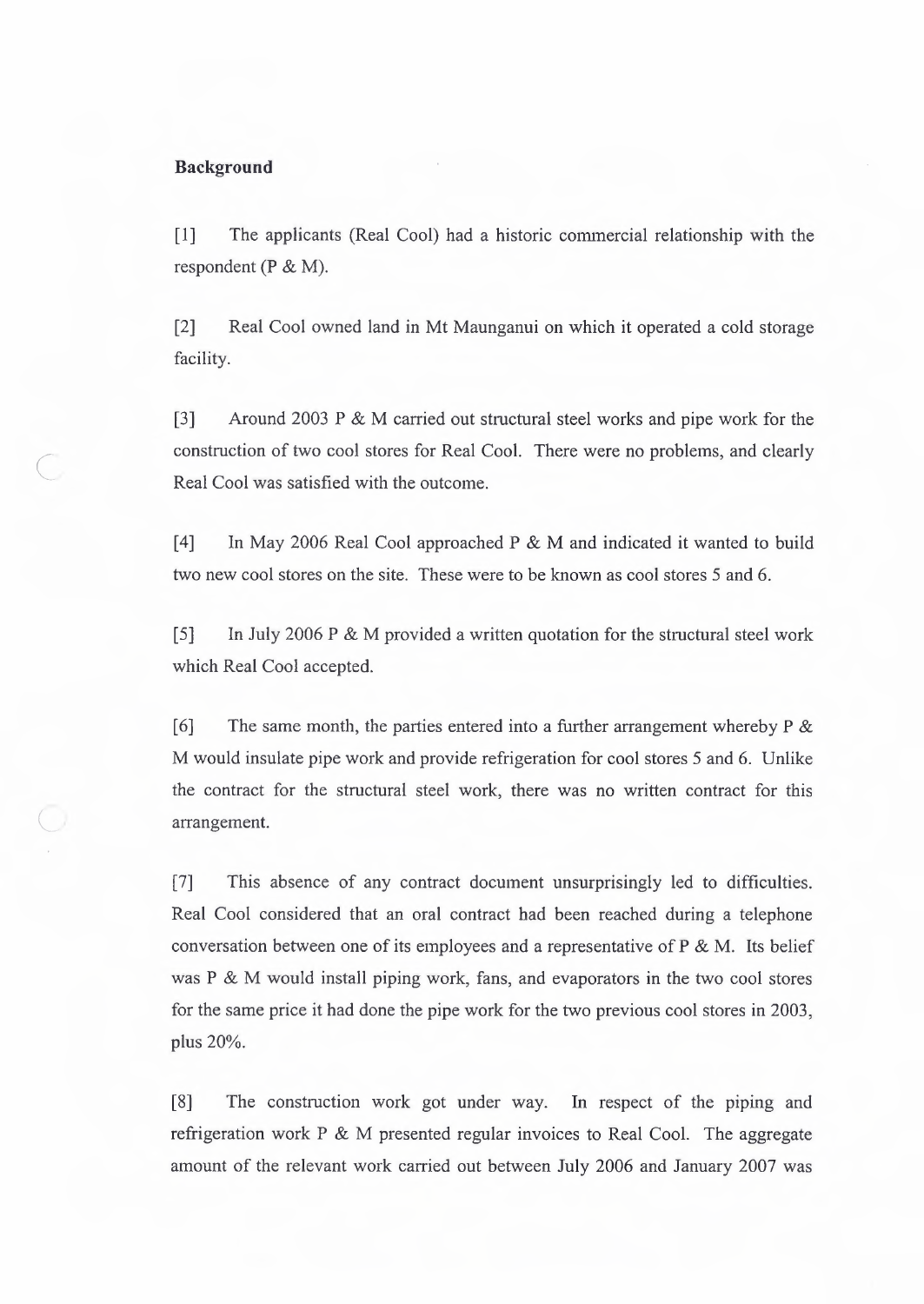just under **\$1** million. Real Cool reached the view that it had been overcharged and withheld payments of approximately \$280,000.

[9] This led to an adjudication in September 2007 under the Construction Contracts Act 2005, which was resolved in P & M's favour. The alleged overcharge was paid to P & M.

[10] Real Cool took the view it was entitled to recover from  $P \& M$  what it considered to be an overcharge. The parties decided the best way to resolve this dispute was to submit it to arbitration.

[ 11] In October 2009 the parties entered into an arbitration agreement. The appointed arbitrator was Mr R J Green who, it is common ground, is experienced in the area of building disputes. Mr Green conducted a two day hearing in Auckland during the course of which he heard from nine witnesses and considered a large bundle of documents and exhibits.

[12] A partial award (on the contract and quantum issues) was released on 8 June 2010. The award essentially resolved the dispute in P & M's favour.

[13] Relevantly the award provided the amount payable by Real Cool was:

| Unpaid sum                  | \$279,964.66    |
|-----------------------------|-----------------|
| Added undercharge           | \$5,570.71      |
| Less overcharge for mark up | $(S$ 14,209.48) |
| Subtotal                    | \$271,325.89    |
| Interest                    | \$230,687.13    |
| <b>Total</b>                | \$502,013.02    |

 $\overline{\phantom{a}}$ 

[ 14] In terms of the Arbitration Act 1996 the parties' arbitration agreement permitted an appeal to the High Court solely on a question of law. The relevant clause specifically excluded any appeal on questions of fact. The provisions of Schedule 2, clause  $5(1)(a)$  of the Act were specifically incorporated.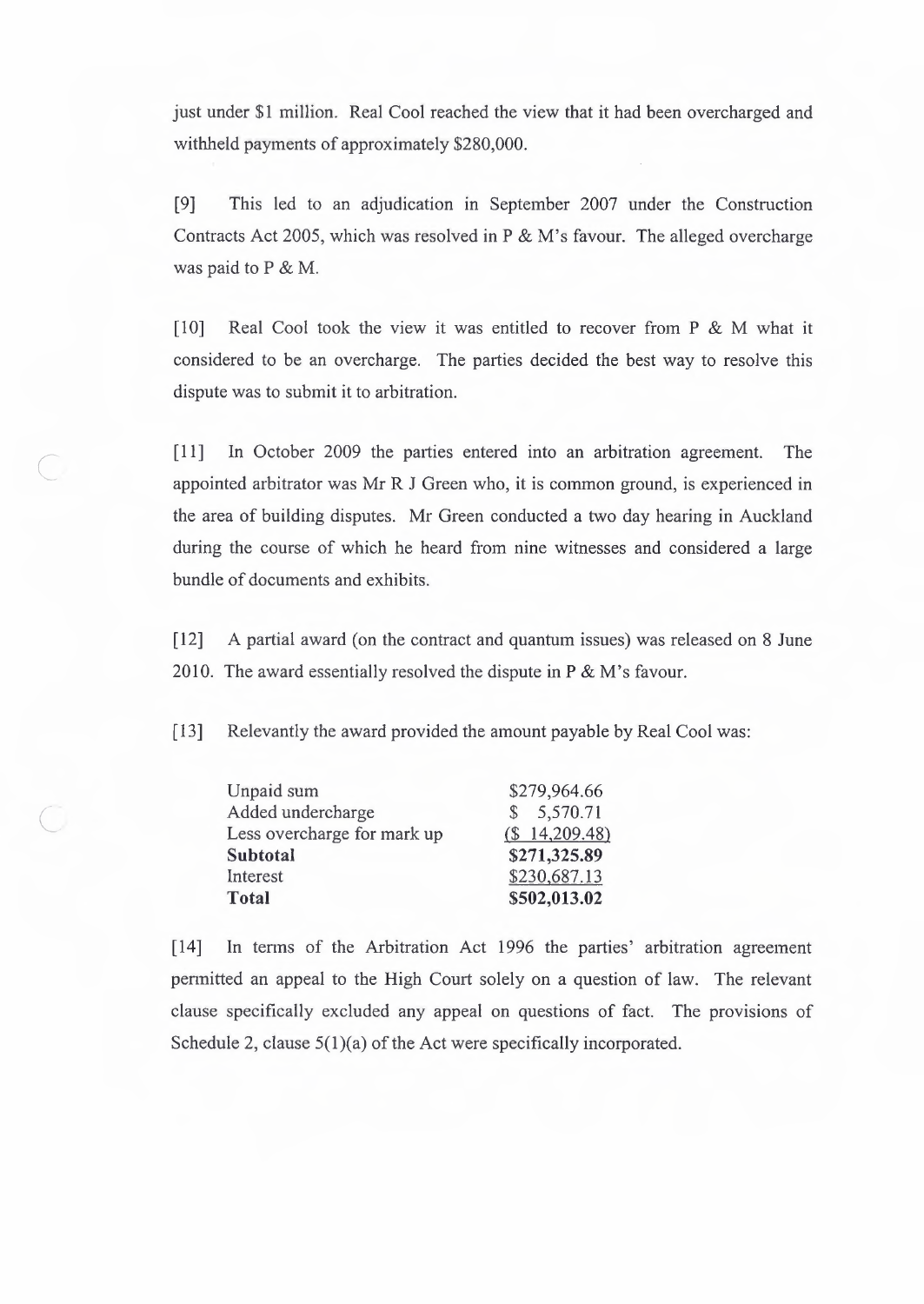### **The Award**

 $\sqrt{2}$ 

[15] Mr Green's award is clearly written and well organised. To make sense of counsel's submissions it is necessary to set out certain passages of it. But first, the relevant features of Real Cool's claim and P & M's defence (there was also a counterclaim for an undercharge), must be mentioned. The disputed sum allegedly owing by Real Cool on P & M's invoices had already been paid across as a result of the Construction Contracts Act adjudication. Thus Real Cool was in the position of being the claimant before the arbitrator.

### *Pleadings before the Arbitrator*

[16] Real Cool's claim was that the disputed balance (\$279,964) represented an overcharge by P & M "in excess of the amount quoted for the pipe work". In the alternative, were the arbitrator to find, as  $P \& M$  alleged, that the work was carried out on a "charge up" or "cost plus" basis, then Real Cool claimed that it was an implied term of such a contract that any amounts claimed would be "reasonably and properly incurred" and that P & M would carry out the supply and installation of the pipe work "with reasonable economy".

 $[17]$  P & M's pleading before the arbitrator was that the supply and installation of the pipe work and installation work in the two cool stores had been carried out on a "charge up and cost plus basis".

[ 18] The arbitrator set out in his Award the parties' respective positions. He then turned to examine what the terms of the contract were:

[44] At the crux of this dispute lies the question of whether or not the contract between RCH and P&M for the pipework, fans and evaporators was a fixed price contract or a charge up contract.

## *The contract*

[19] The arbitrator scrutinised the evidence with the relevant witnesses and the surrounding circumstances relating to a telephone conversation between the parties'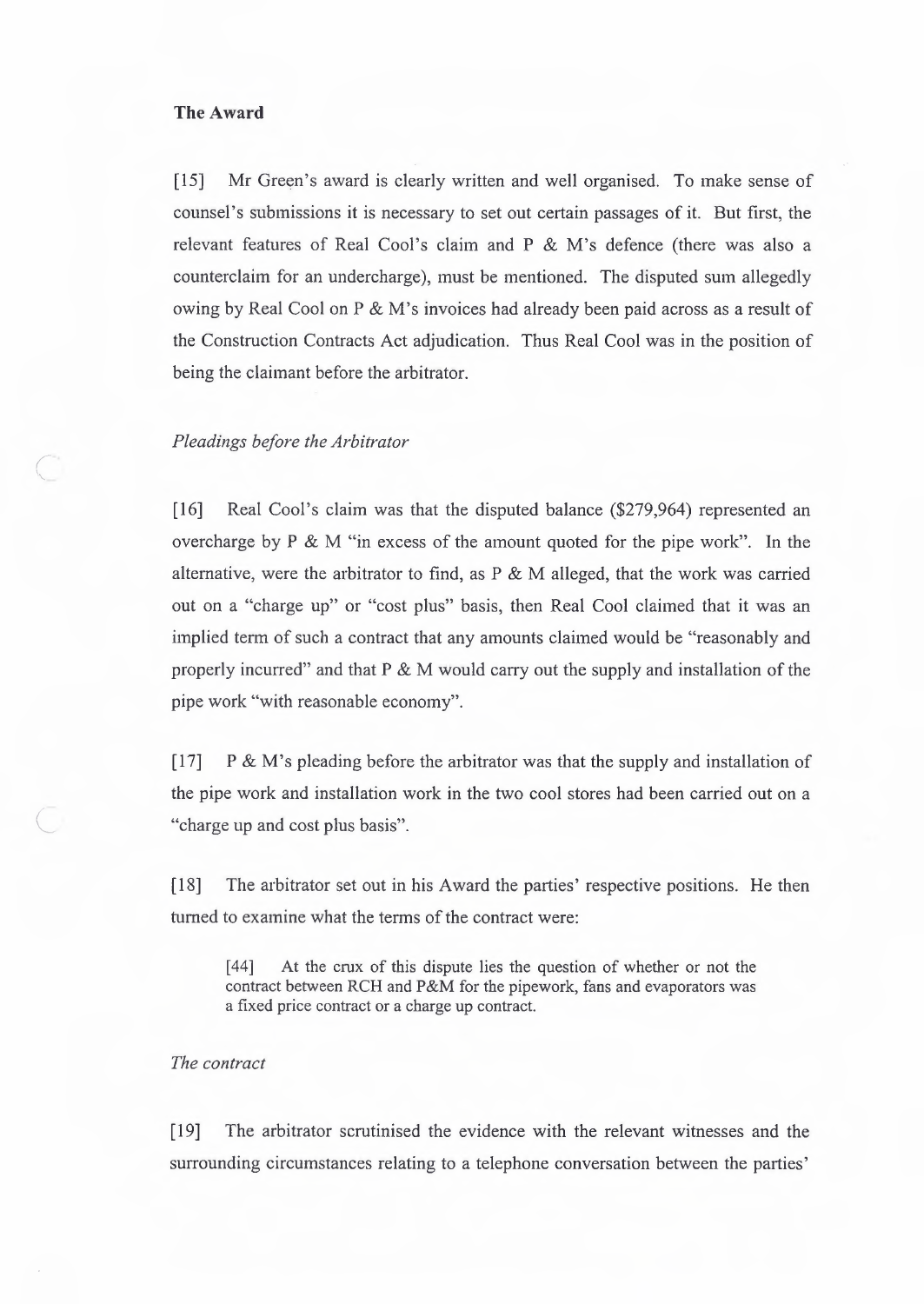two relevant employees on 20 July 2006, during which Real Cool asserted that the agreed contract price was to be the same as it had paid for the two previous cool stores built in 2003, plus 20%. The arbitrator found against Real Cool on that issue. He reached the conclusion (at  $[65]$ ) that the evidence he had heard did not persuade him there was an unambiguous offer and acceptance of the type which was intended to create a binding legal obligation. He was driven to "the ineluctable conclusion" that there was no agreement between the parties as to price, or indeed the scope of work for the piping, fans and evaporators in the two cool stores.

[20] The arbitrator went on to say that even if his conclusion was wrong, he was satisfied the evidence established "overwhelmingly" that various variations and changes in the scope and extent of the work which  $P \& M$  was carrying out during the construction phase, were so extensive that any quotation based on the 2003 projects would have been "meaningless" by the time the two cool stores in question had been completed. The arbitrator concluded this phase of his Award by stating:

[67] Accordingly, in the absence of any agreement as to price, it follows that P & M was entitled to the reasonable cost of carrying out the works that it was requested to undertake by RCH and that the contract for the piping, fans and evaporators for coolstores 5 & 6 was carried out on a charge up or cost plus basis.

Mr Colthart accepts that there can be no challenge to the arbitrator's conclusion on the terms of the contract, it essentially flowing from his factual findings.

### ( *Reasonableness of P & M's claims*

*(* 

[21] The arbitrator then addressed the question of what was the amount for which Real Cool was liable in respect of the work carried out by P & M. In that regard the arbitrator heard evidence from two quantity surveyors (who did not particularly impress him) and considered all the documentary evidence before him. He had also been referred to extracts from *Keating on Construction Contracts1* and *Hudson's* 

<sup>&</sup>lt;sup>1</sup> Stephen Furst and Vivian Ramsey *Keating on Construction Contracts* (Sweet & Maxwell, London, 2006) at 4-017/1.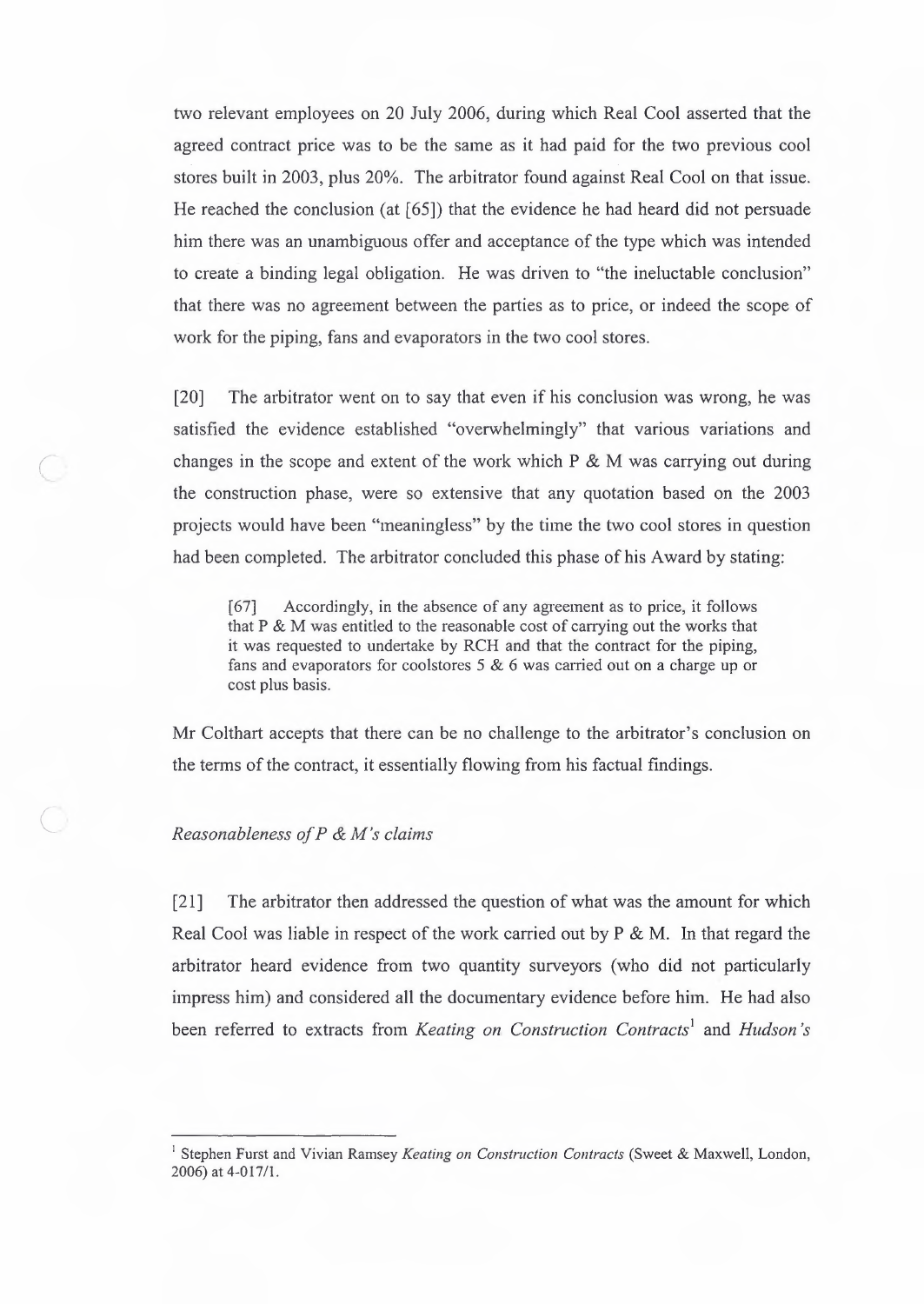*Building and Engineering Contracts.2* The arbitrator referred to these texts during the course of examining the law relevant to cost reimbursable or charge up contracts.

[22] The arbitrator turned to whether it was appropriate, in respect of the parties' contract, to imply a term that  $P \& M$ 's costs should be reasonable. He concluded:

(95] There are in my judgment, compelling and persuasive reasons for the implication of the term contended for, namely that the reimbursable "costs" that P&M is entitled to be paid by RCH under the contract should be limited to those costs that are reasonably and properly incurred by P&M in carrying out the contract works under the contract.

[23] The arbitrator next assessed the overall reasonableness of  $P \& M$ 's charges. He referred to the expert evidence he had heard in that regard, and also to the evidence of various P & M witnesses. He considered he was not assisted to any great degree by the experts. He did, however, find, as he was entitled to do, that the evidence of a Mr Hoggart, who had carried out the insulation and accompanying sheet metal work on the cool stores was "convincing and compelling".

[24] The arbitrator then said:

*(* 

(103] I have carefully considered the submissions and the evidence as to the reasonableness of P&M's charges and in the result I am not persuaded that there is any reason to go behind P&M's invoices. The burden lies with RCH to show they were unreasonable and in the end no serious challenge has been made to them. I am satisfied that the evidence establishes that the costs claimed by P&M are those costs that were reasonably and properly incurred by P&M in carrying out the contract works under the contract, particularly when compared with the earlier work to coolstores  $3 & 4$ .

[25] The arbitrator went on to consider issues arising out of P & M's mark-ups, which are not in issue here. He then turned to the question of interest which, as is apparent from the Award figures (supra [13]), comprised a substantial component of the sum for which Real Cool is liable.

<sup>&</sup>lt;sup>2</sup> A A Hudson and IND Wallace *Hudson's Building and Engineering Contracts*, (11<sup>th</sup> ed, Sweet & Maxwell, London, 1995) at 3.045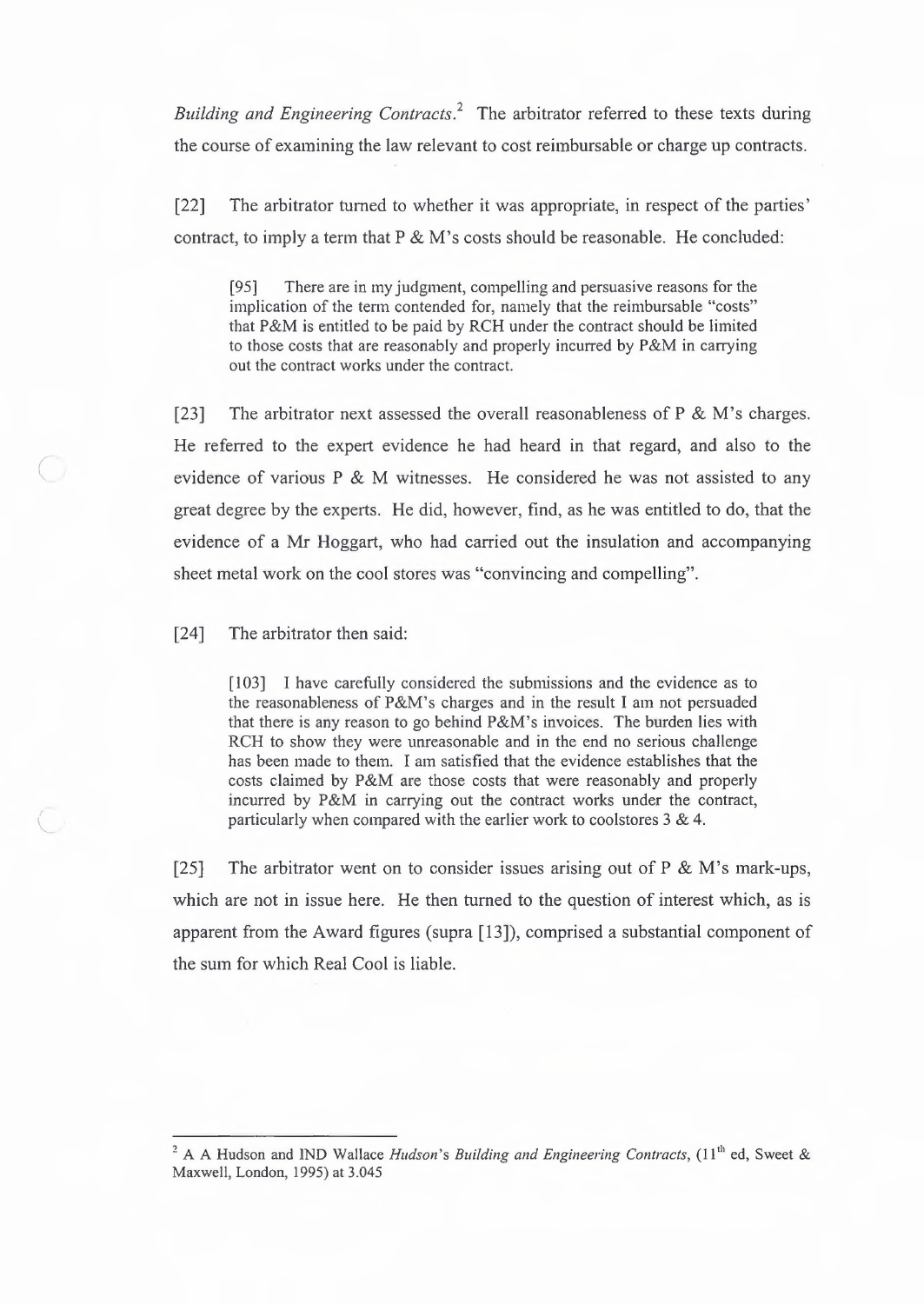#### *Interest*

 $\subset$ 

[26] P & M's stance at the arbitration was that it was entitled to interest at the monthly rate of 2.5% on late payments, such an interest entitlement being based on its standard terms and conditions. P & M's standard terms and conditions were printed on the back of each invoice, with a clear direction to that effect on the front of each invoice.

[27] The arbitrator commented that  $P \& M$ 's standard terms and conditions were not disputed so far as the structural steel contract between the parties was concerned, which was proceeding in much the same time-frame. He saw the issue as essentially being whether the interest provision had been brought to Real Cool's attention before the oral contract relating to the piping and refrigeration work had been included.

[28] The arbitrator heard evidence from relevant witnesses, particularly Real Cool's head engineer, Mr J. Rhodes. Mr Rhodes' version of the terms of the oral contract had been rejected. There was some suggestion by Mr Rhodes that he had been waiting for a written quote from  $P \& M$  for the piping and refrigeration work. Mr Rhodes also gave evidence about his knowledge of  $P \& M$ 's standard form.

[29] The arbitrator's conclusion was in P & M's favour and to the effect that it was entitled to interest on the unpaid invoices:

[127] Given the long course of dealing between the two firms, it is therefore implicit in my judgment that Mr Rhodes ought reasonably to have believed that P&M's quotation would be in its standard form complete with and incorporating its standard terms and conditions that were by then well known to RCH, but moreover, that the parties [sic] rights and liabilities under the piping and refrigeration contract (whatever the price) would be ascertained by reference to P&M's standard terms and conditions which were known to RCH. No other conclusion is tenable in my view.

[128] Accordingly, I am satisfied that all work undertaken by P&M for RCH was undertaken pursuant to its standard terms and conditions which include the provision (clause 4) that P&M is entitled to interest at 2.5% per month on all overdue accounts calculated on a daily basis until the date payment is received.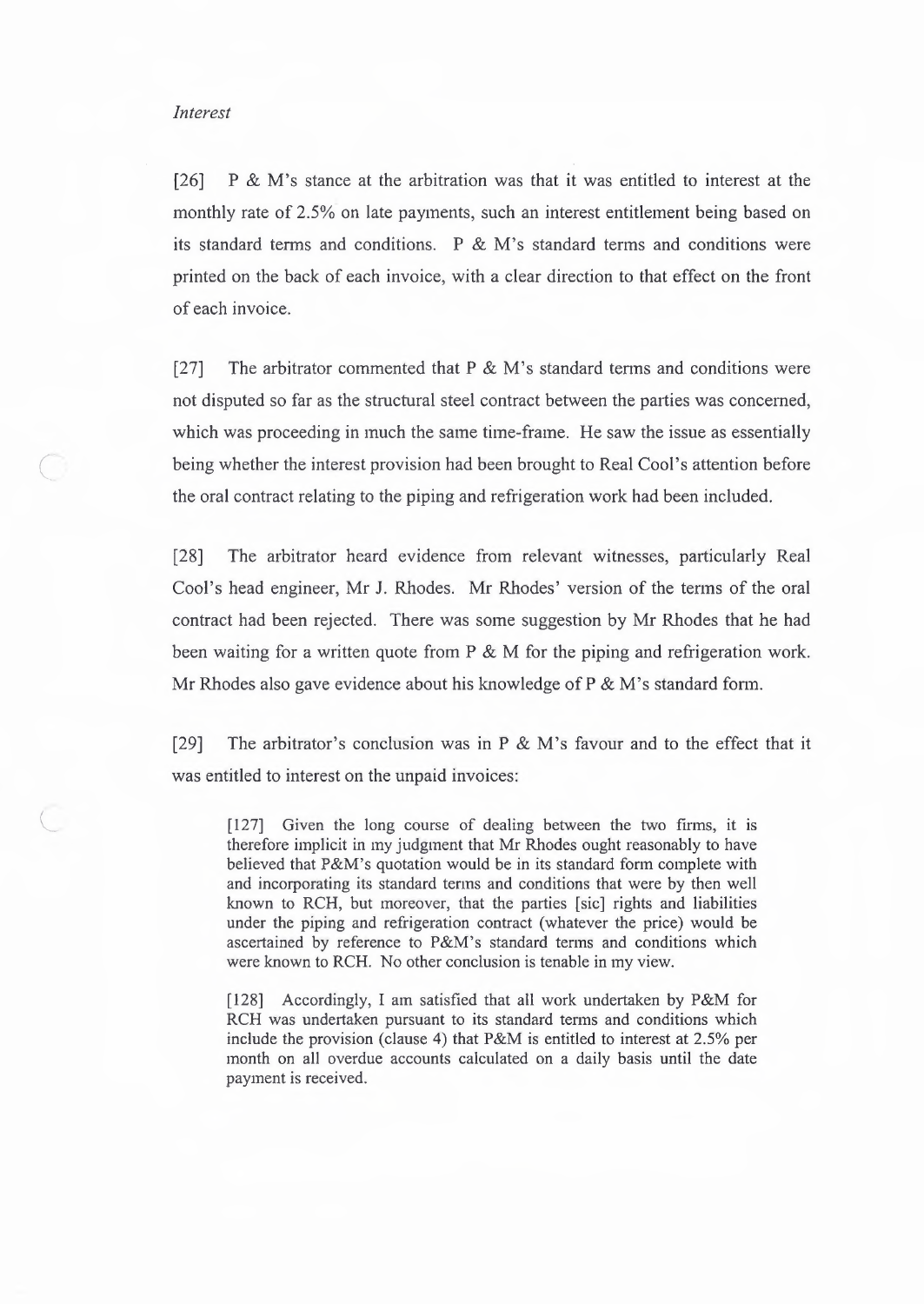### **Relevant law**

[30] Appeals to the High Court on questions of law arising out of arbitral awards are governed by cl 5 of the Second Schedule of the Arbitration Act 1996. Clause 5 relevantly provides:

#### **5 Appeals on questions of law**

( 1) Notwithstanding anything in articles 5 or 34 of Schedule 1, any party may appeal to the High Court on any question of law arising out of an award-

> (a) If the parties have so agreed before the making of that award; or

> (b) With the consent of every other party given after the making of that award; or

( c) With the leave of the High Court.

(2) The High Court shall not grant leave under subclause  $(1)(c)$  unless it considers that, having regard to all the circumstances, the determination of the question of law concerned could substantially affect the rights of one or more of the parties.

[31] Clause 16.1 of the parties' October 2009 arbitration agreement provided that any award would be final and binding on the parties. Clause 16.2.2 stipulated that any appeal on a question of law required the High Court's leave.

[32] Thus leave will not be granted in terms of cl 5(2) of the Second Schedule unless the Court considers that, having regard to all the circumstances, the determination of the question of law could substantially affect the parties' rights. Both counsel accepted that, given the sum of money involved, the subclause was engaged.

[33] This Court, however, still retains a discretion to grant leave if the cl 5(2) criterion is met. Counsel agreed that the Court of Appeal's judgment in *Gold and Resource Developments (NZ) Ltd v Doug Hood Ltd3* set out the relevant considerations to guide this Court in deciding whether or not to exercise the discretion.

<sup>&</sup>lt;sup>3</sup> Gold and Resource Developments (NZ) Ltd v Doug Hood Ltd [2000] 3 NZLR 318 (CA).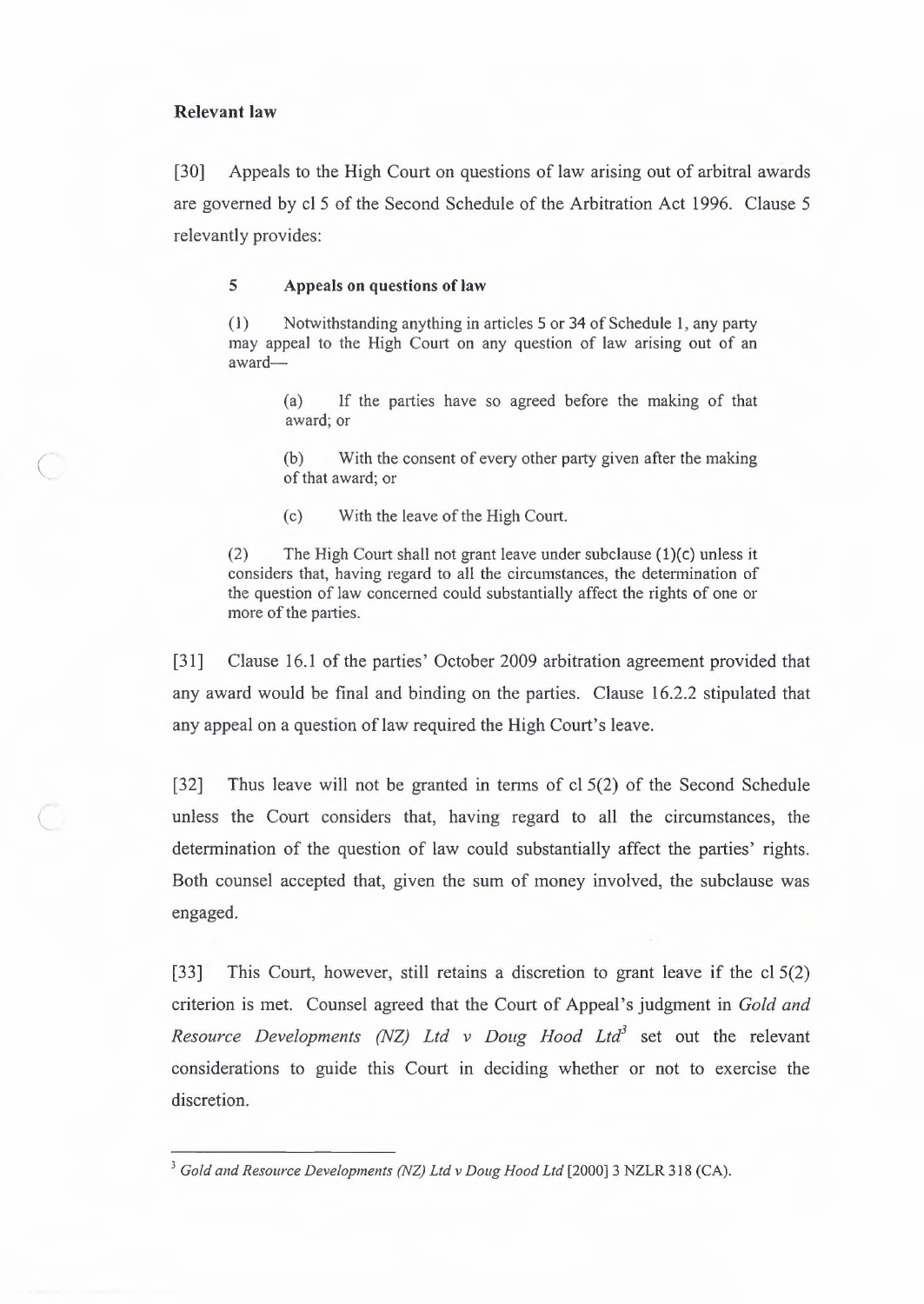[34] The factors which must inform the discretion are set out in [54] of the Court of Appeal's judgment. They are:

- a) The strength and nature of the challenged area of law, which should be strongly arguable.
- b) How the question of law arose before the arbitrator and in particular whether the question of law was "the very point" in the arbitration.
- c) The qualifications of the arbitrator, including the issue of whether he was legally qualified.
- d) The importance of the dispute to the parties.
- e) Whether a substantial amount of money was involved.
- f) The delay which the litigation might involve.
- g) Whether the contract provides for the arbitral award to be final and binding.
- h) Whether the dispute is domestic or international.

[35] The Court of Appeal at [58] and [59] suggested that if leave were to be granted, reasons should not ordinarily be given so as not to embarrass or influence the Judge who will hear the substantive argument. If leave was refused the judgment should be "short" and did not require a detailed analysis of the alleged error of law.

### **Discussion**

*(* 

[36] Mr Colthart for Real Cool identified what he submitted to be three errors of law. The first appeared early in the award at [44] (supra [18]). The arbitrator identified the dispute as essentially whether the parties' contract was a fixed price contract or a charge up contract. In Mr Colthart's submission there was a third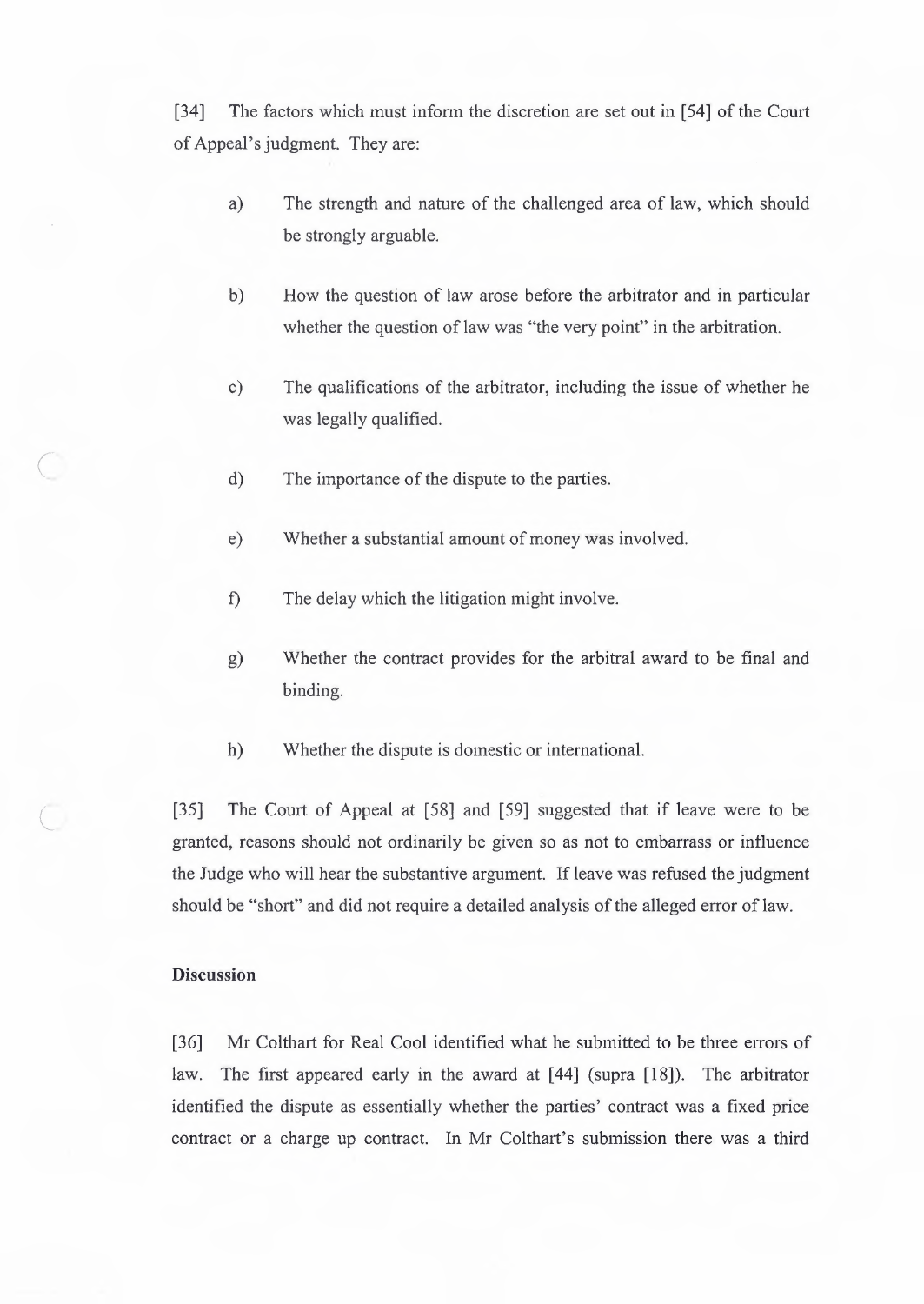option which the arbitrator should have articulated, namely a *quantum meruit*  contract.

[37] When considering this third option, submitted Mr Colthart, it was difficult to see how the arbitrator could have reached the conclusion that  $P \& M$  was entitled to "those costs that are reasonably and properly incurred ... in carrying out the contract works under the contract" as he found in [95] of his Award. A charge-up contract implied there had to be an agreement on margins and rates. Here there was no such agreement. A *quantum meruit* contract was essentially quasi-contractual. In respect of a *quantum meruit* contract the onus rested on P & M to establish its costs were actually reasonable.

[38] This led to the alleged second area of law, which Mr Colthart identified as the statement in [103] of the Award that the burden lay with Real Cool to show that P & M's invoices were unreasonable. This, submitted Mr Colthart, was incorrect. It demonstrated that the arbitrator had been looking at the issues of cost through the wrong end of the telescope. That was a fundamental error of law. As in all contractual claims, it was for the claimant under the contract,  $P \& M$ , to discharge the onus that the amounts claimed were reasonable.

[39] The third error of law advanced by counsel was that if the arbitrator's determination on a *quantum meruit* basis was correct, was he entitled to award P & M interest under its standard terms and conditions of contract? If there was no specific contract, but Real Cool was entitled to relief by the *quantum meruit* route, then Mr Colthart claimed it was an error of law to incorporate into a *quantum meruit*  contract the interest component of P & M's standard contractual conditions.

[40] Mr Barker saw the first question of law being advanced as misconceived. He pointed out that Real Cool's claim before the arbitrator had been expressed in the alternatives of either a fixed price contract or a charge up or cost plus based contract.

[ 41] Mr Barker also relied on an elegant analysis in *Hudson 's Building and Engineering Contract4* to the effect that the expression *"quantum meruit"* was

*(* 

 $\subset$ 

 $4$  Above note 2 at 1-263 and 1-264.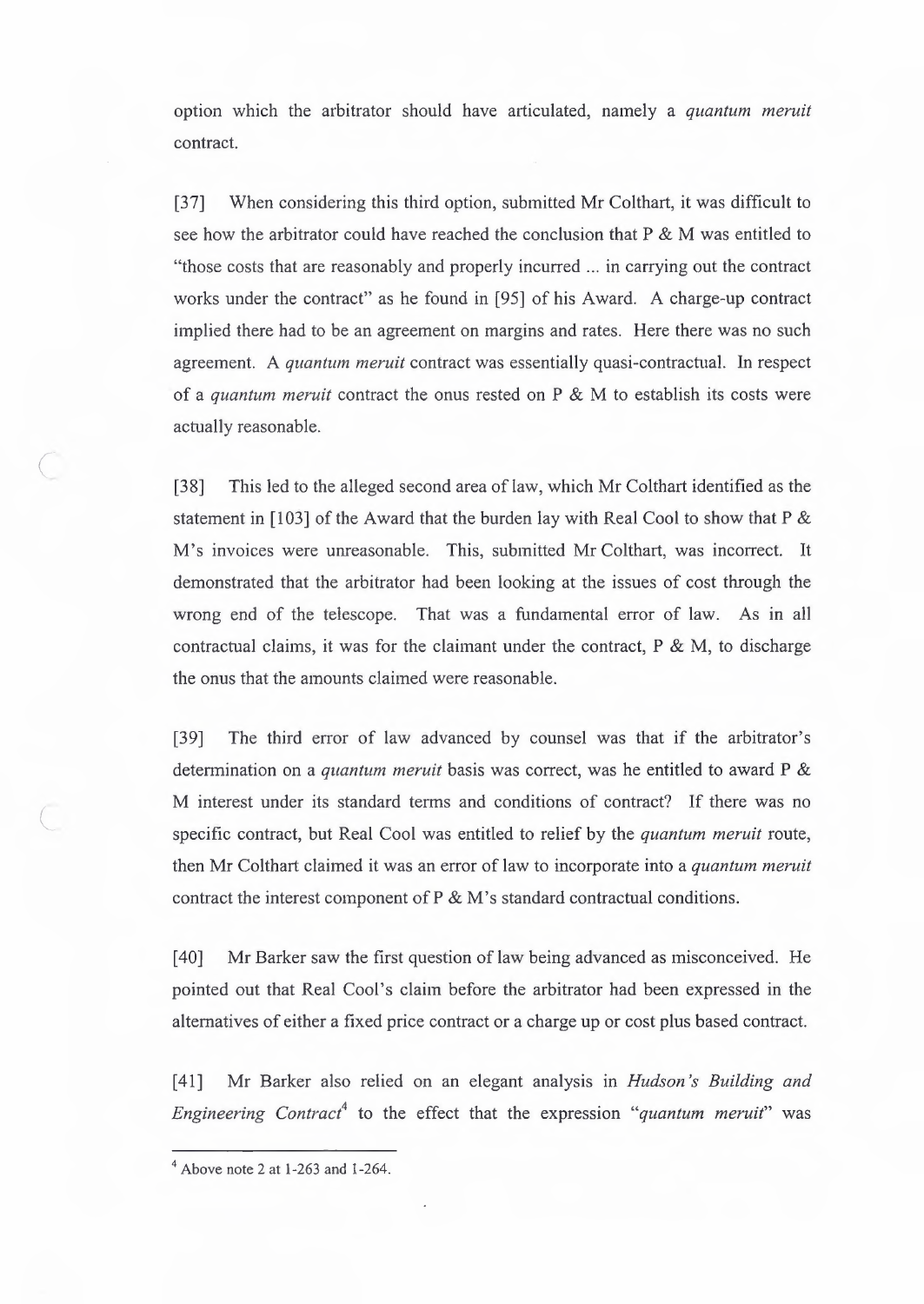frequently employed in two different legal contexts. Properly, it should only apply to quasi-contractual situations where a claimant's remedy was restitutionary in nature and equity required some reasonable compensation or remuneration. The sense in which Real Cool was using *quantum meruit* was seen by the authors as:

*. . . where a true contractual situation exists, in the sense of a request to do work accompanied by an intention to pay for it, and so supported by consideration, but where the price may not have been fixed at all, or with sufficient precision, by the contract, so that a promise to pay a reasonable price or remuneration requires to be implied to give practical effect to the parties' intention. This is merely an application of the rules as to implied terms ... and it is not a case of quasi-contract.* 

[42] In essence, Mr Barker submitted that Real Coal's first question of law was no more than an attempt to avoid the primary issue Real Cool's claim had placed before the arbitrator which had been determined on the evidence in P & M's favour.

*(* 

[43] As to the second question of law, being the alleged application of an incorrect onus of proof, Mr Barker's submission was that the Award was not decided on any burden of proof. The arbitrator (at [97] and [98]) referred to the full scope of P & M's supporting invoices and the detailed audit of the work undertaken. The arbitrator had commented that there was "no serious challenge" to  $P \& M$ 's evidence and that the challenges to reasonableness were vague and amounted "... to nothing more than a general submission that the costs 'seem a bit high"'. He had further commented that specific challenges to unit prices had been met with "clear and compelling answers" by P & M's witnesses.

[44] In any event, submitted Mr Barker, when one scrutinised [103] of the Award, the sentence relating to Real Cool carrying the burden to show that the charges were unreasonable was followed by a finding that the arbitrator was satisfied the costs claimed by P & M were costs reasonably and properly incurred in carrying out the contract works.

[45] As to the third question of law, Mr Barker submitted that the entire issue of whether or not Real Cool was aware of the interest entitlement contained in P & M's terms and conditions, and whether those terms and conditions would govern the contract, was a question of fact which the arbitrator had resolved in P & M's favour.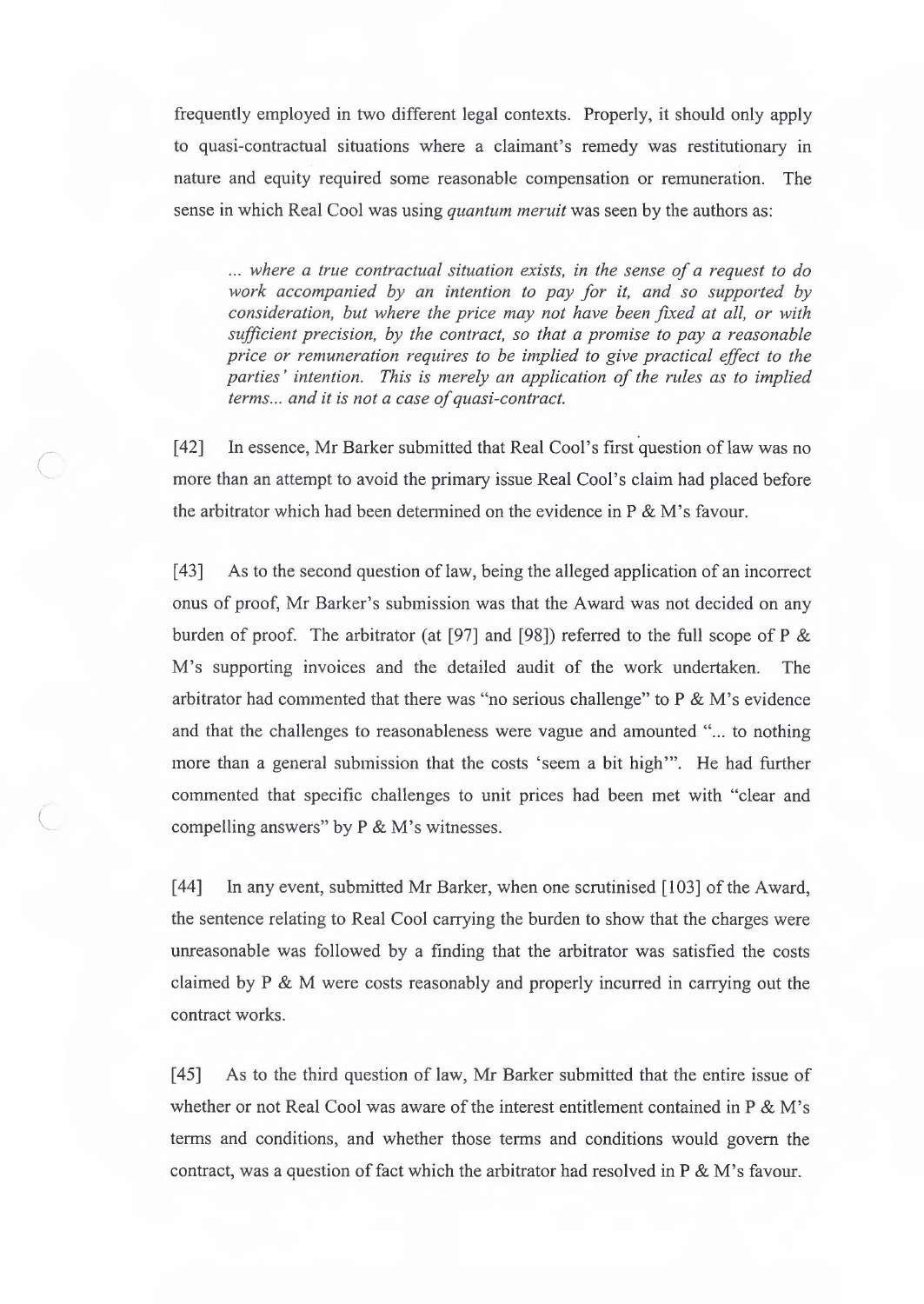### **Decision**

 $\overline{C}$ 

[46] I do not consider that the first question of law advanced by Real Cool in the context of the dispute, is a question of law. The parties, for whatever reason, had not deployed the normal commercial mechanisms of seeking and accepting a written quotation. Nothing was recorded in writing. The work proceeded and P & M invoiced Real Cool for it.

[47] In that situation, where there were no agreed or stipulated core components for pricing, the arbitrator had no option but to proceed the way he did. Real Cool, which was attempting to recover what it considered to be overpayment, faced with the rejection of its first claim that there was an agreed fixed price, alleged as an "implied term" of the contract that the work would be carried out with "reasonable economy".

[48] The arbitrator (at [90] and [91]) appears to have accepted Real Cool's counsel's submission that a term should be implied into the contract and that the sum for which P & M was entitled to be reimbursed should be limited to the actual costs reasonably and properly incurred in carrying out the contract work. This is precisely the approach which the arbitrator adopted. His conclusion was that the costs claimed by P & M were indeed costs reasonably and properly incurred in carrying out the works under the contract.

[49] As to the third question of law (the incorporation of P  $\&$  M's terms and conditions relating to interest) I accept Mr Barker's submission that this is not a question of law at all. Rather, it is a question of fact. The arbitrator considered and weighed the evidence he had heard from relevant witnesses. He was satisfied that, given the dealings of the parties, both contemporaneous and historic, Real Cool was aware that tardy payment would result in the imposition of a 2.5% monthly interest charge.

[50] I was initially concerned that, of the total sum awarded, the interest component represented approximately 45.95%. However, that factor cannot properly justify converting a factual issue into a question of law. Real Cool, for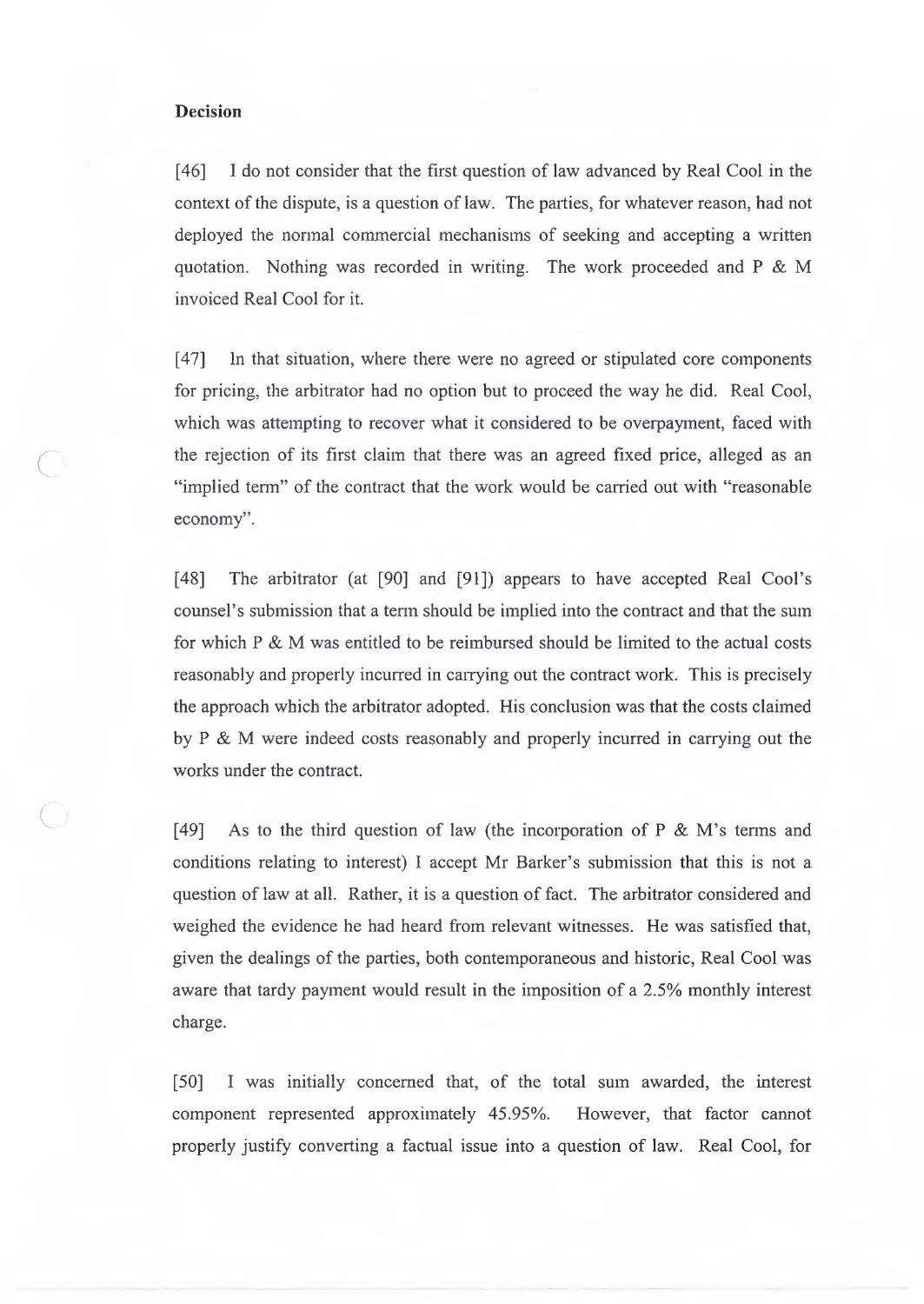whatever reason, presumably failed to take advantage of various available mechanisms to avoid the risk of interest accruing on a disputed sum.

[ 51] I turn to the second question of law, being the arbitrator's suggestion at [ 103] that it was for Real Cool to prove that P & **M** costs were unreasonable. I consider that, prima facie, this is an error of law. I am not attracted to Mr Barker's submission that, because Real Cool was the claimant at the arbitration, it, rather than P & M, carried some onus.

[52] I am, however, more attracted to Mr Barker's submission that the issues before the arbitrator were not governed by questions of which party bore the civil onus. Obviously, in a situation where sums owing to  $P \& M$  were being disputed, it was for P & M, being the party claiming monetary entitlements under a contract, to establish that its claims were reasonable, having regard to the work performed. Seen in isolation and out of context, the first half of  $[103]$  suggests that all that P & M had to do was to present figures and sit back and wait for Real Cool to satisfy the arbitrator the figures were unreasonable. That cannot be the case in any claim founded in contract.

*(* 

 $\subset$ 

[53] But although I accept that the arbitrator's articulation of the burden in the first half of [103] is in error of law, in the exercise of my discretion, I decline leave to appeal. I do so because a careful reading of the Award makes it clear that, far from looking at the dispute through the wrong end of the telescope, the arbitrator was correctly approaching his task. The error of law was immediately followed by a finding that the arbitrator was satisfied the evidence established  $P \& M$ 's claimed costs were reasonably and properly incurred in carrying out the contract work. The arbitrator had previously, as I have noted, (supra [23]) referred to the detailed evidence which P & M had produced to support its claims. If, hypothetically, the dispute was remitted back to the arbitrator to re-determine on the basis that P & M had to satisfy him that its claims were reasonable, I have no doubt that exactly the same determination would result.

[54] In deciding to exercise my discretion against granting leave, I have considered the eight criteria mandated by *Gold and Resource Developments.* The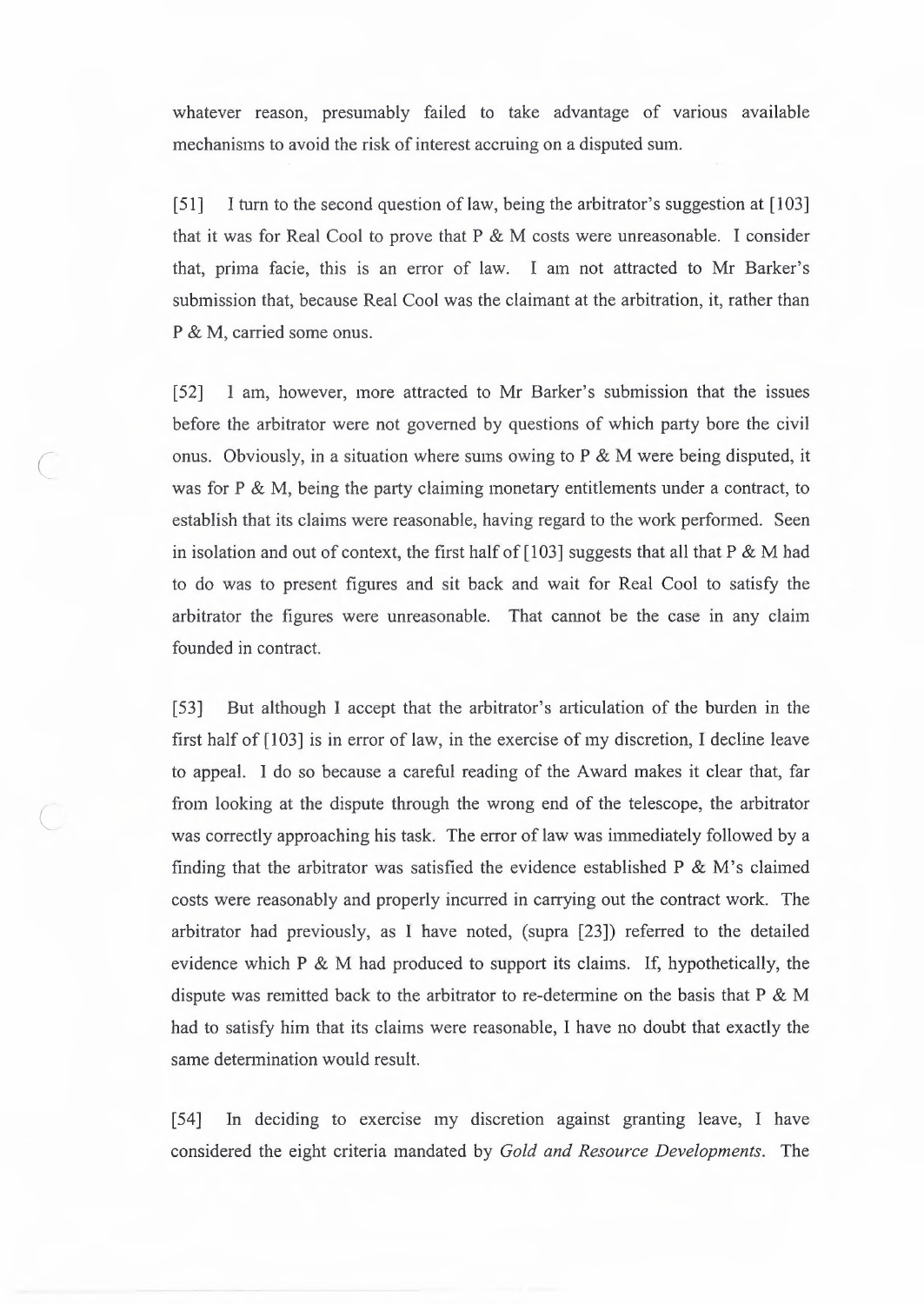error of law is closely related to what P & M had to prove to claim relief under a contract. However, for the reasons I have stated, I do not see the error as being determinative.

[55] The question of law clearly arises out of the central issues of the arbitration, which were the terms of the parties' contract.

[56] Mr Green is not a lawyer. He is nonetheless an experienced arbitrator in the building area and his infelicitous use of the word "burden" had not, in my judgment, deflected him from a proper determination of the issues dividing the parties.

*C* [ 57] I accept that the dispute is of considerable significance to the parties and that a substantial sum of money is involved. However, those factors do not justify my granting leave in respect of an error of law which I do not consider influenced the result.

> [58] The delays involved and resulting prejudice are of no great moment here. P & M holds the disputed sum and has done so for some time. Only the interest remains to be paid across.

[59] The dispute was not an international one.

[60] I give some weight to the fact that the parties agreed that the arbitral award was to be final. P & M's claim included a claim for contract interest. So clearly, what I see as a factual dispute over a contested term (an interest entitlement) was in what the parties intended to be a final and binding arbitration.

[61] For all these reasons therefore, and in the exercise of my discretion, I decline leave on the one question of law which Real Cool has successfully identified. I add, however, that even were I to be wrong on the first and third questions of law raised by Mr Colthart, I would have declined leave for the same reasons.